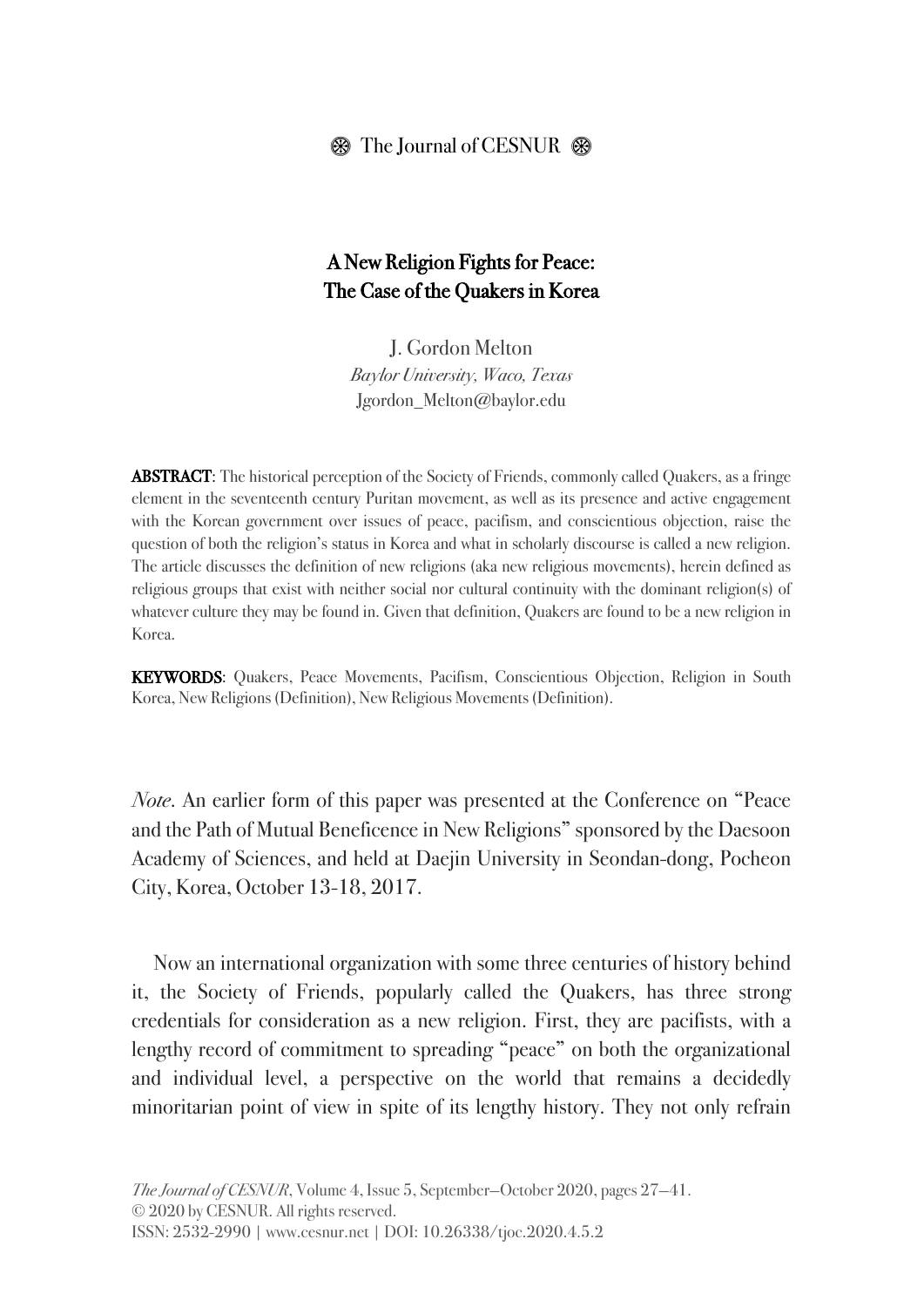from participation in war and violent resolutions of individual and social conflict, but also promote efforts to build a just and peaceful society, and nurture individuals to live in peace among themselves and with their neighbors. Second, while emerging from Puritan Christianity, they established themselves at such a distance from the center of that tradition that, due to their "outsider status," they suffered centuries of persecutions that included arrests, torture, imprisonment, and even executions by various governments, accompanied by significant social ostracism. Third, relative to Korea, the particular focus of this paper, they arrived only in the 1950s on the heels of the Korean War, and are thus only in their second generation of participation in the local environment. As a Korean religion, they are quite new—newer than many of the more familiar Korean new religions such as the Unification Church or Chondogyo (Baker 2008; Kim 1988; Grayson 2002; Buswell and Lee 2007; Lee 1996).

In addition, the three factors taken together make the Quakers, who have in the last two generations found some degree of real respect and inclusion (if not agreement with their policies) in the larger Western religious community, an excellent subject around which to focus a discussion of our still malleable definitions of just what constitutes a "new religion."

## *Introducing the Quakers*

Quakers emerged in the middle of the seventeenth century in England at a time in which the Puritan movement, dedicated to further "purifying" the Church of England in the wake of its separation from the Roman Catholics, and its adoption of the Anglican "middle way" advocated by Queen Elizabeth I (1533–1603), was peaking even as it divided into a number of competing segments. While the most conservative of Puritans proposed working within the structure of the Church of England, which dominated Great Britain through its episcopal leadership, most Puritans proposed dramatic structural changes that included the elimination of bishops, the dioceses they led, and the clerical priesthood, and also abandoning a high view of the sacraments (Allen and Moore 2018; Angell and Dandelion 2013; Bacon 1999; Baltzell 1979: Barbour and Frost 1988; Birkel 2004; Hamm 2006; Kennedy 2001; Peck 1988).

The Presbyterians sought the replacement of the bishops by a leadership of presbyters (i.e., elders), including both the ministers (teaching elders) and

28 **3** *The Journal of CESNUR* | 4/5 (2020) 27–41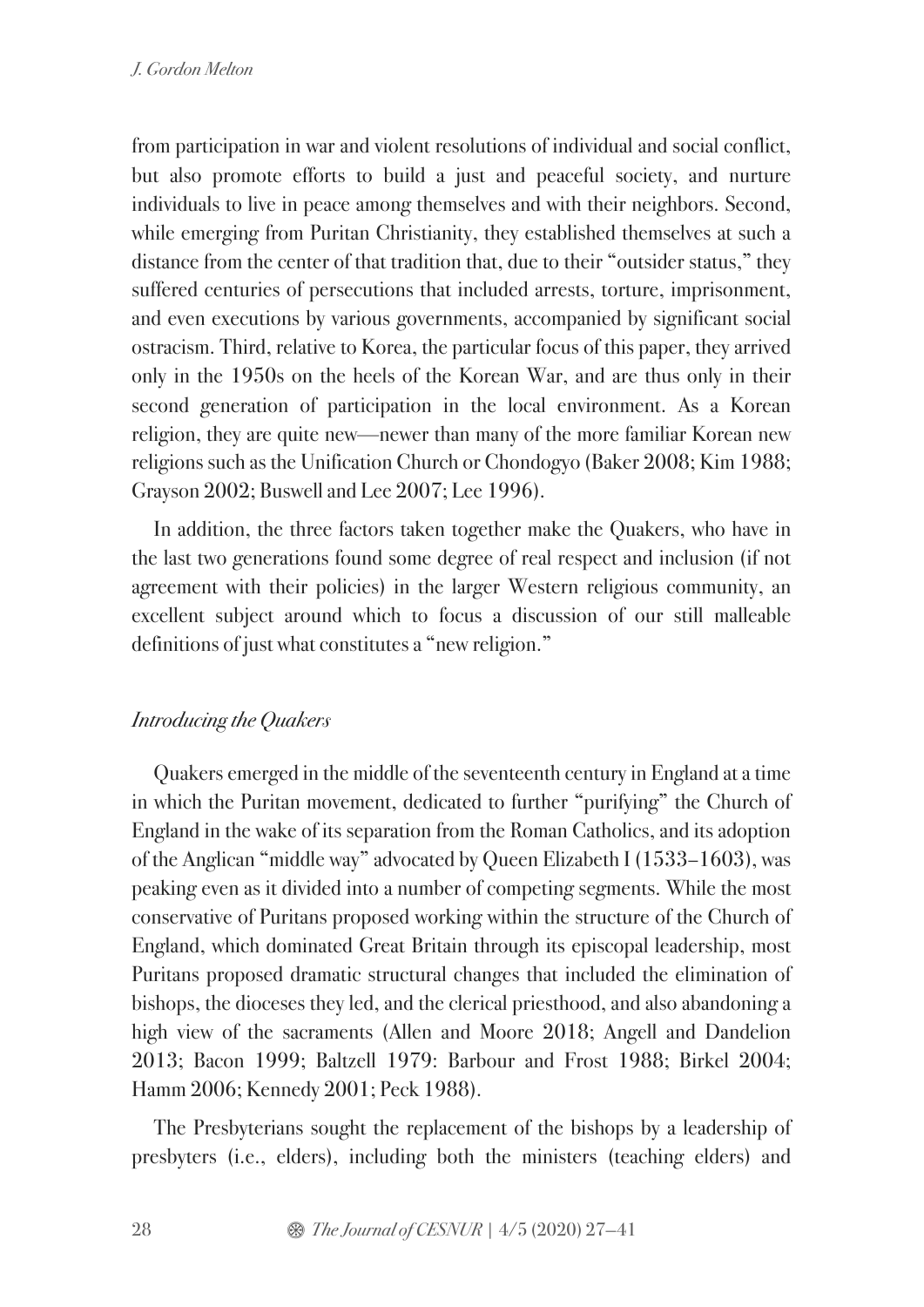laypeople (ruling elders). The Congregationalists wanted the authority for running the church placed in the local congregations. While the Presbyterians and Congregationalists wished to keep the national church—merely revising its ruling structure, the Baptists (who largely agreed theologically with both) wished to do away with the national church altogether, and create not just a congregationally empowered church but one separated from the government and consisting of only those people who wished to belong to it. They were the first major champions in the English-speaking world of the separation of religion from the state.

Still in the Puritan mix, the Quakers stepped further away from the religious community and the theological consensus shared by the Presbyterians, Congregationalists, and Baptists. Without directly attacking central tenets of Christian orthodoxy, the Quakers refused to issue a creedal statement, and called for new theological emphases based on personal religious experience. They also further separated themselves from any participation in the government by withdrawing from what they perceived as the necessary evils of the state including the making of war and the management of a criminal justice system. They refused to participate in the army, serve as magistrates, and swear the oaths generally required to testify in court. They promoted a simple life, separated from outward evils, while their word was assumed to be honest and straight-forward (Willcuts 1984).

Religiously, they also sought a simple and literal reading of the Bible apart from the sophisticated theology of traditional churches. They sought a direct relationship with God, which they assumed had been promised by Christ without the need of mediation by the clergy. Their drive for simplicity also led them to develop a uniform dress code, which as an unintended consequence made them immediately visible in any social setting. The simple unadorned style of clothing challenged the upwardly mobile as much as the wealthy, making them both religious and social lepers.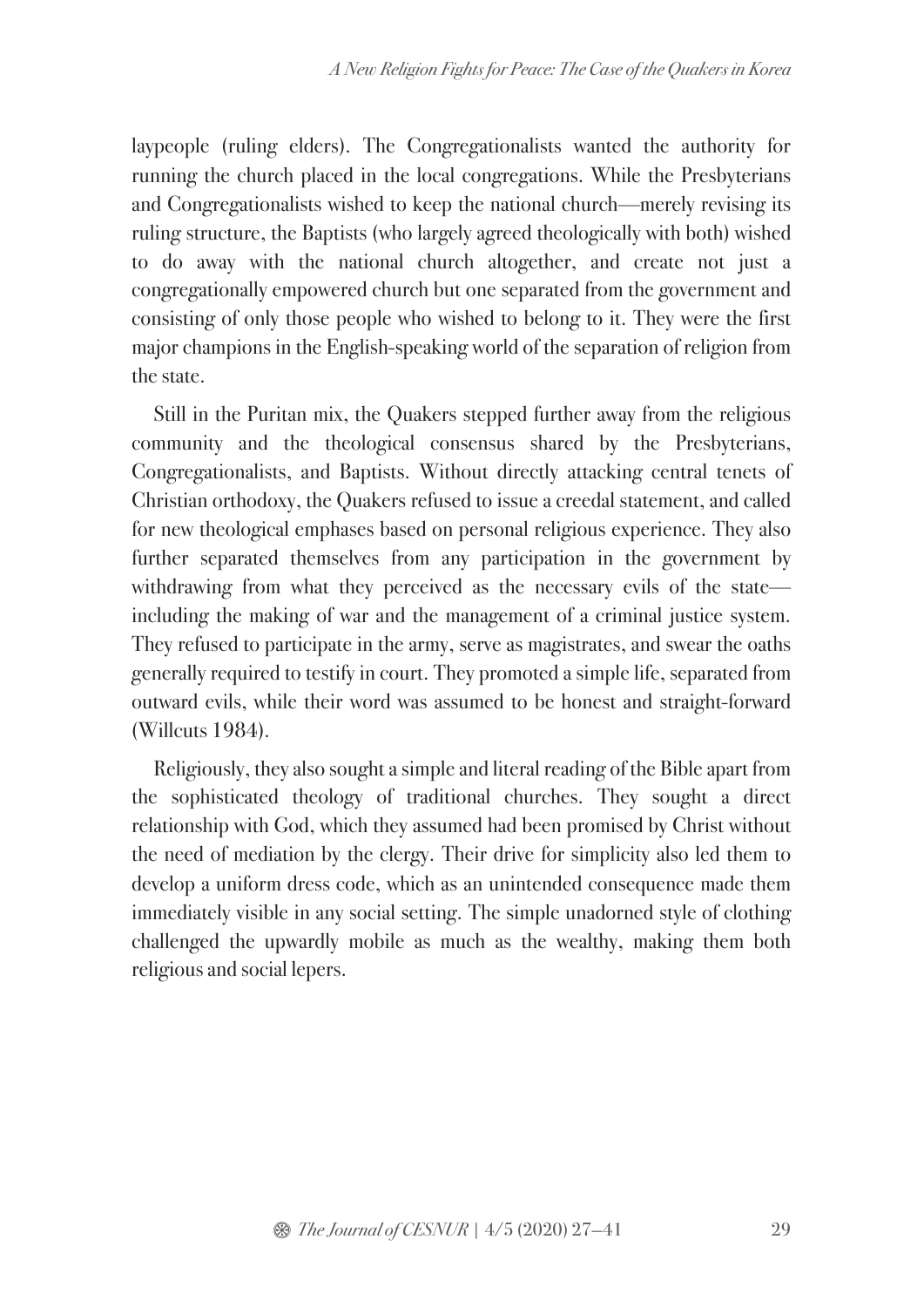

Figure 1. Early Quakers dressed simply and divided the sexes when they worshipped.

As they gathered for worship, they did away with liturgy, and gathered without clergy in silence to await the movement of the Holy Spirit within their fellowship. The community heard any who felt moved to speak during their gatherings, and members tested their words as to their worthiness for acceptance. Sometimes, in their gatherings, the movement of the Spirit led members to tremble as they experienced the Spirit. Those who observed such trembling, or quaking, labeled the Friends as "Quakers." Thus, at many levels, the Society of Friends presented a very distinctive new religion, which differed from commonly accepted norms on multiple levels.

## *To America*

At the end of the seventeenth century, British Quakers accepted into their membership one William Penn (1644–1718), the son of a prominent naval officer who helped reestablish the monarchy in England after the period of the Commonwealth. Because of his father's service, the king was indebted to the Penn family, and to pay off the debt he gave William Penn a land grant in the American colonies. Penn used the land to create a haven for the Quakers (Murphy 2018). The Commonwealth of Pennsylvania became a testing ground for religious freedom and attracted every odd sect and new religion that existed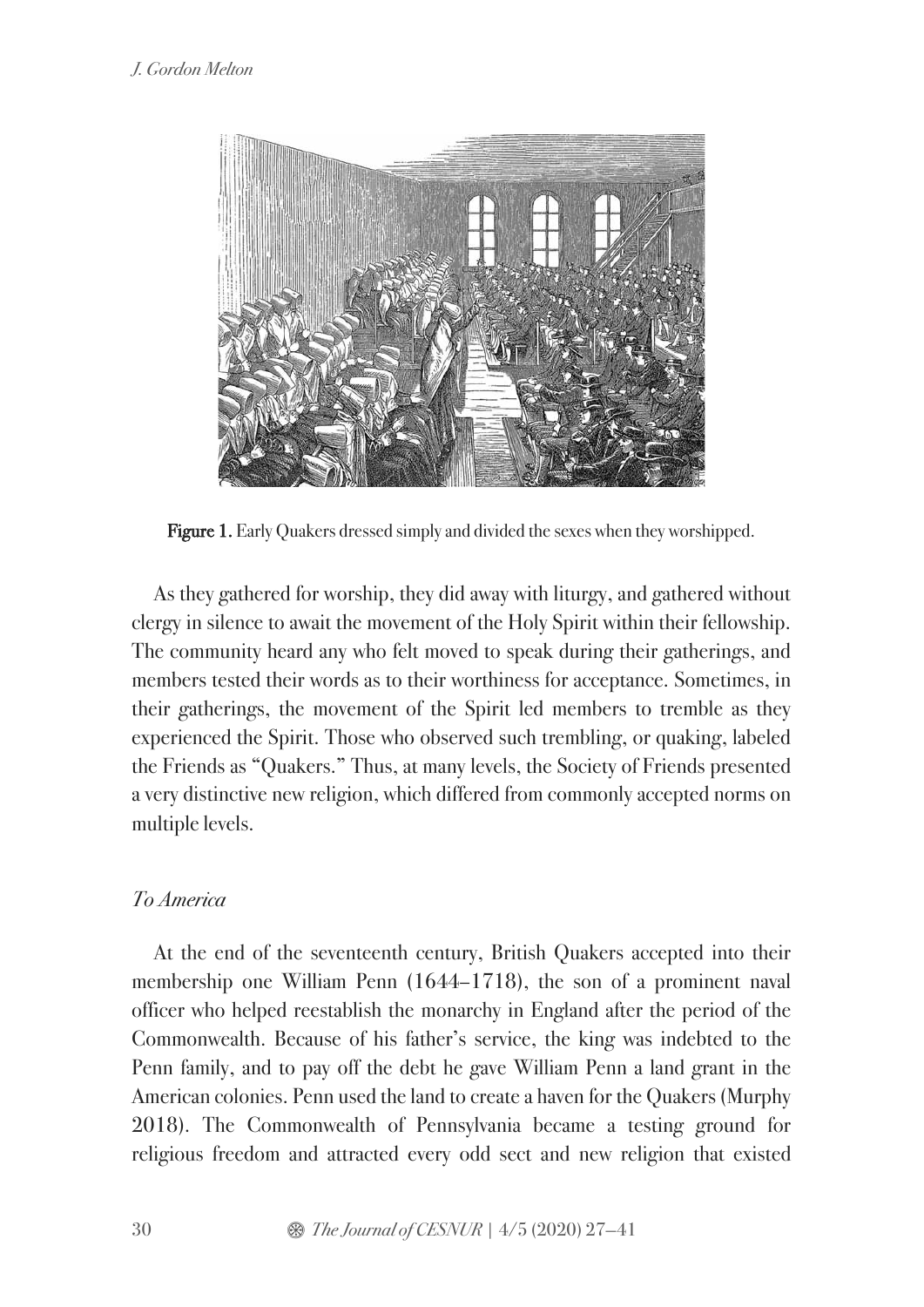across Europe, including the Mennonites, the Amish, and the German Baptist Brethren. Though Quakers lived quite openly and even prospered in Pennsylvania, elsewhere in the colonies their status as a questionable religious sect remained much the same as previously in Great Britain, especially in New England where they acquired an outlaw status and could be arrested on sight. After arrest, they were most often banished, but some were executed when banishment did not work to keep them outside Massachusetts and its neighboring colonies (Baltzell 1979).

Adding to their marginalized status in the American colonies and in the early years of the American republic was their adoption of an anti-slavery stance. The Quakers were the first religious group that, as a corporate body, challenged the growing institution of slavery. Once they discerned that slavery was an evil, they denounced it, and members set their slaves free and distanced themselves from the practice. As slavery continued to grow, they became founding members of the new anti-slavery societies (Soderlund 1985; Jordan 2007). Early Quaker opponents of slavery deeply affected John Wesley (1703–1791), and led the Methodists to copy them in denouncing slavery and swelling the membership of the antislavery cause (Matthews 1965; Melton 2007). When, in the early nineteenth century, the Methodists weakened their strong anti-slavery stance, the Quakers strengthened their commitment, which costed them any chance of establishing their community in the American South, where slavery was most entrenched, and led them into backing the abolitionist call for an immediate discontinuance of slavery in the United States.

The strong abolitionist stance came to haunt the Quakers as the American Civil War began. As staunch pacifists, they refused to take up arms and fight for the destruction of slavery, and were subsequently left on the outside in defining the peace that followed.

Quaker pacifism would find some broader support in the late nineteenth century, as additional new religious groups that supported conscientious objection to war appeared, including the Seventh-day Adventists, the Bible Student movement founded by Charles Taze Russell (1852–1916), whose main branch was later known as the Jehovah's Witnesses, and the Pentecostal movement. Through their combined efforts, the American government slowly developed an alternative service program, which allowed young men to engage in various non-violent public betterment programs in place of military service.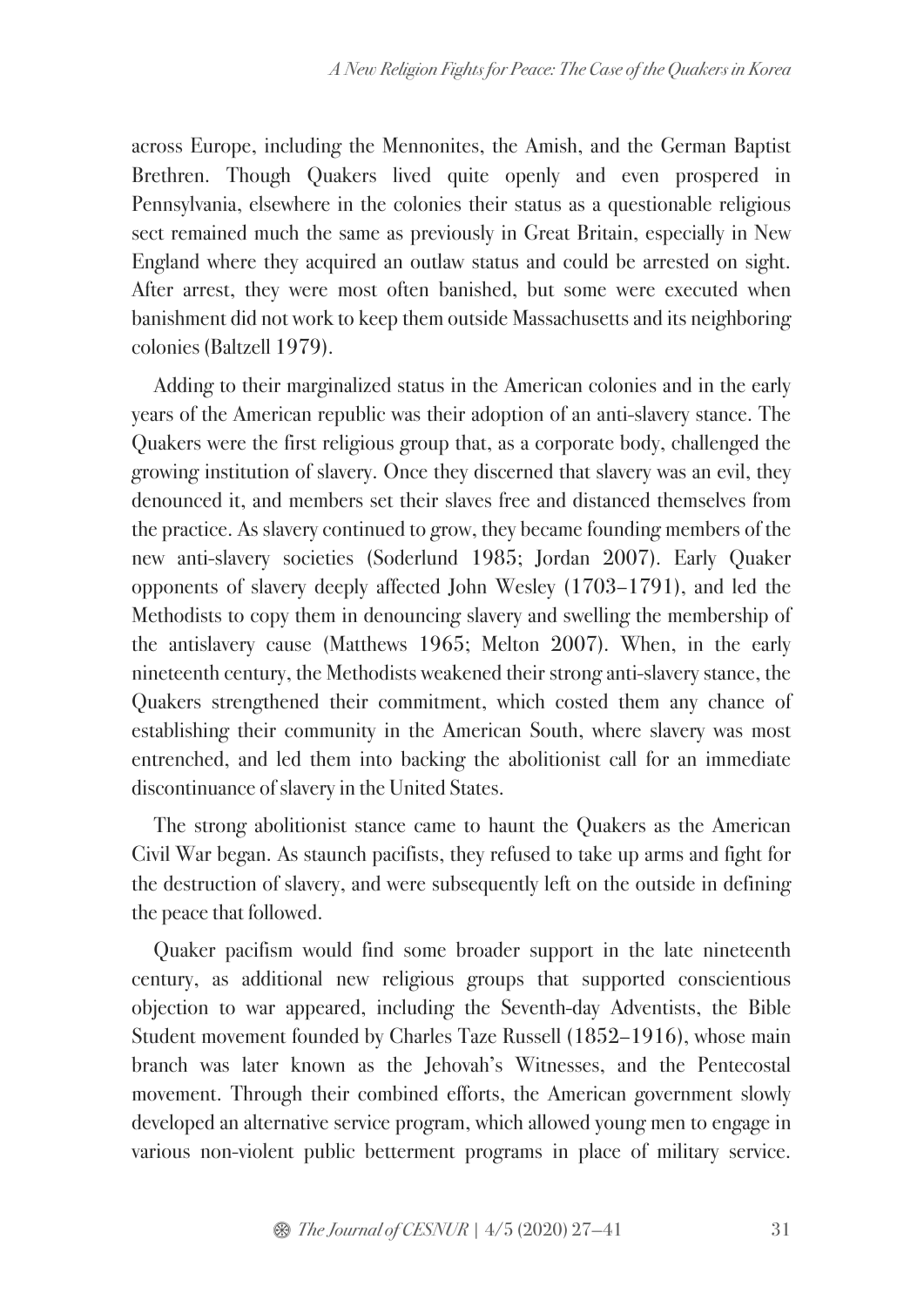Through the twentieth century, the Quakers worked to expand the rights and opportunities for conscientious objectors in countries around the world.

Though remaining a relatively small movement, with never more than a few hundred thousand members, the Quakers multiplied their efforts by making common cause with other Peace churches and with individual pacifists in a wide variety of church groups. Members played a leading role in such organization as the Fellowship of Reconciliation, and supported movements such as the nonviolent activism of Martin Luther King (1929–1968).

In their search for a more just society, they were also active in a variety of progressive social causes. British Quakers became, for example, the first Western religious community to engage the gay and lesbian community, and in 1963 issued *Towards a Quaker View of Sex*, a pioneer study calling for a reorientation of the religious community's attitudes toward gay and lesbian people (Heron 1963). Though the views expressed in that pioneer report are now widely shared in Europe and North America, such was not the case when it was issued, and it served to re-marginalize the Quakers even as their work on peace was gaining pockets of support throughout the Christian community as a whole (Mellor 2009).

Quakers shared in the growing pacifism in the United States that spread through the mainstream Protestant churches in reaction to the carnage inflicted upon the armies forced to fight World War I. Dramatic images of the future damage that awaited, as governments developed ever more effective instruments of death, nurtured fears in the wider religious world. In the United States, support for pacifism (which helped keep America out of World War II even after the fall of France) largely collapsed in the face of the attack on Pearl Harbor. Quakers and members of the other Peace churches faced significant public criticism through the war, only recovering a voice as people began to consider the implication of the atomic bomb and the possibility of its being used in any future global combat. And as the world watched, President Harry Truman (1884– 1972), the man who had authorized the dropping of the bombs on Hiroshima and Nagasaki, guided the war in Korea. While bringing the war to a ceasefire, on terms that satisfied no one, he did so without luring China into the conflict and while withstanding the temptation to drop another bomb on a North Korean city (Brock 1968; Nuttall 1971; Morehead 1987).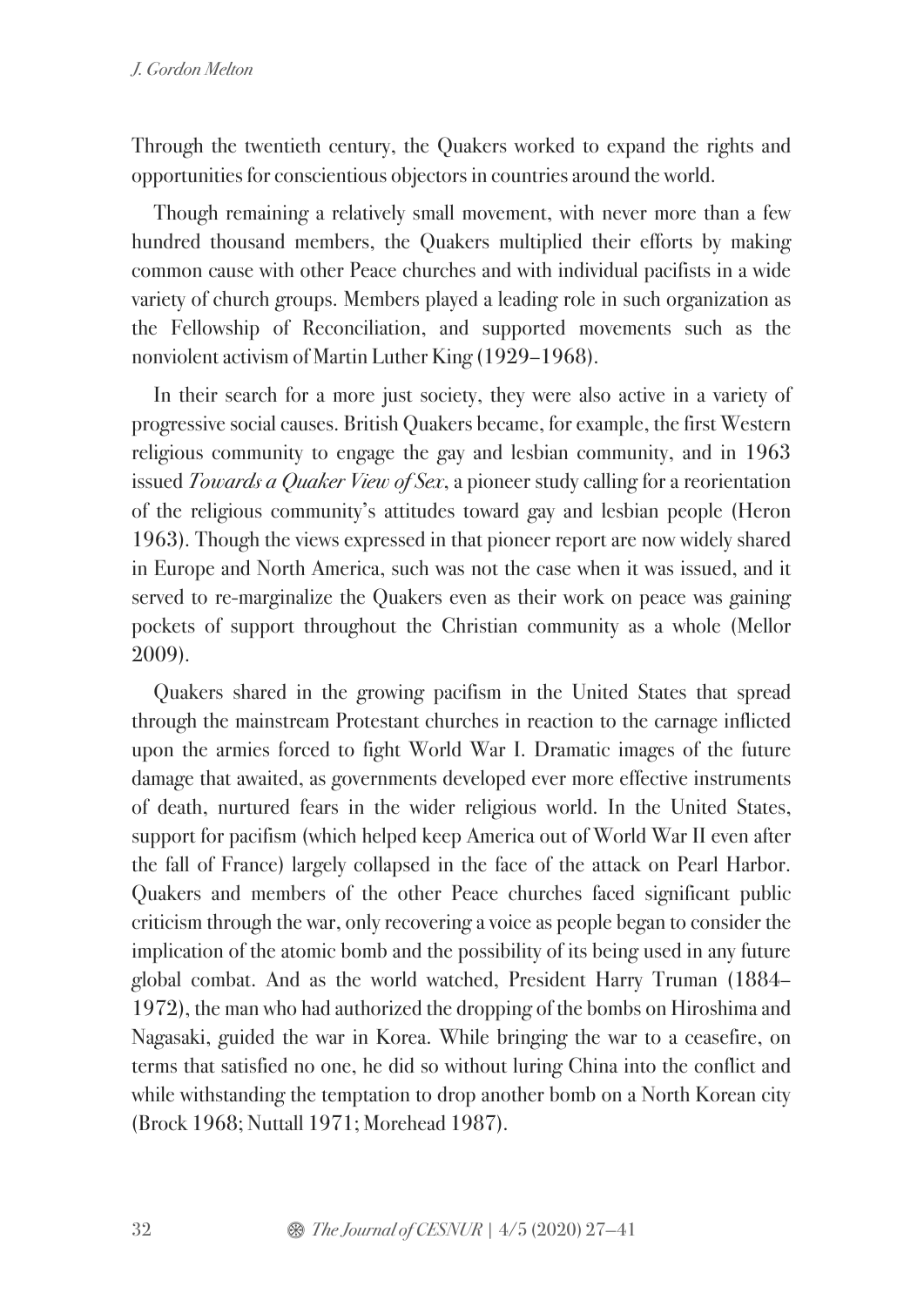# *The Quakers in Korea*

The American Friends Service Committee had been established during World War I to support conscientious objectors. After the war, it evolved into the major vehicle for Quakers to engage in peacemaking activity, its first target being the rebuilding of Europe. The organization would change as different issues came and went, but following World War II, it immediately mobilized resources to assist a world of refugees, for which it and its British equivalent won the Nobel Peace prize in 1947. That continuing effort in support of refugees brought both British and American Quakers to Korea in the mid-1950s, where they subsequently set up a base in Kunsan, on the western coast of Korea, some hundred miles south of Incheon. Beginning with an effort to counter malnutrition, the AFSC eventually developed a wide-ranging program that included the building of homes, organizing schools, anti-illiteracy programs, and a spectrum of medical services, the overall program being aimed at making the people among whom they worked self-sufficient.



Figure 2. Early Quakers in Kunsan.

The intent of the Quakers had not been to spread their movement, merely to do their peace-building work and move on. But once in place, some of the people among whom they had been working made know their desire to continue their relationship with Quakerism. Before leaving, the Quaker personnel in Kunsan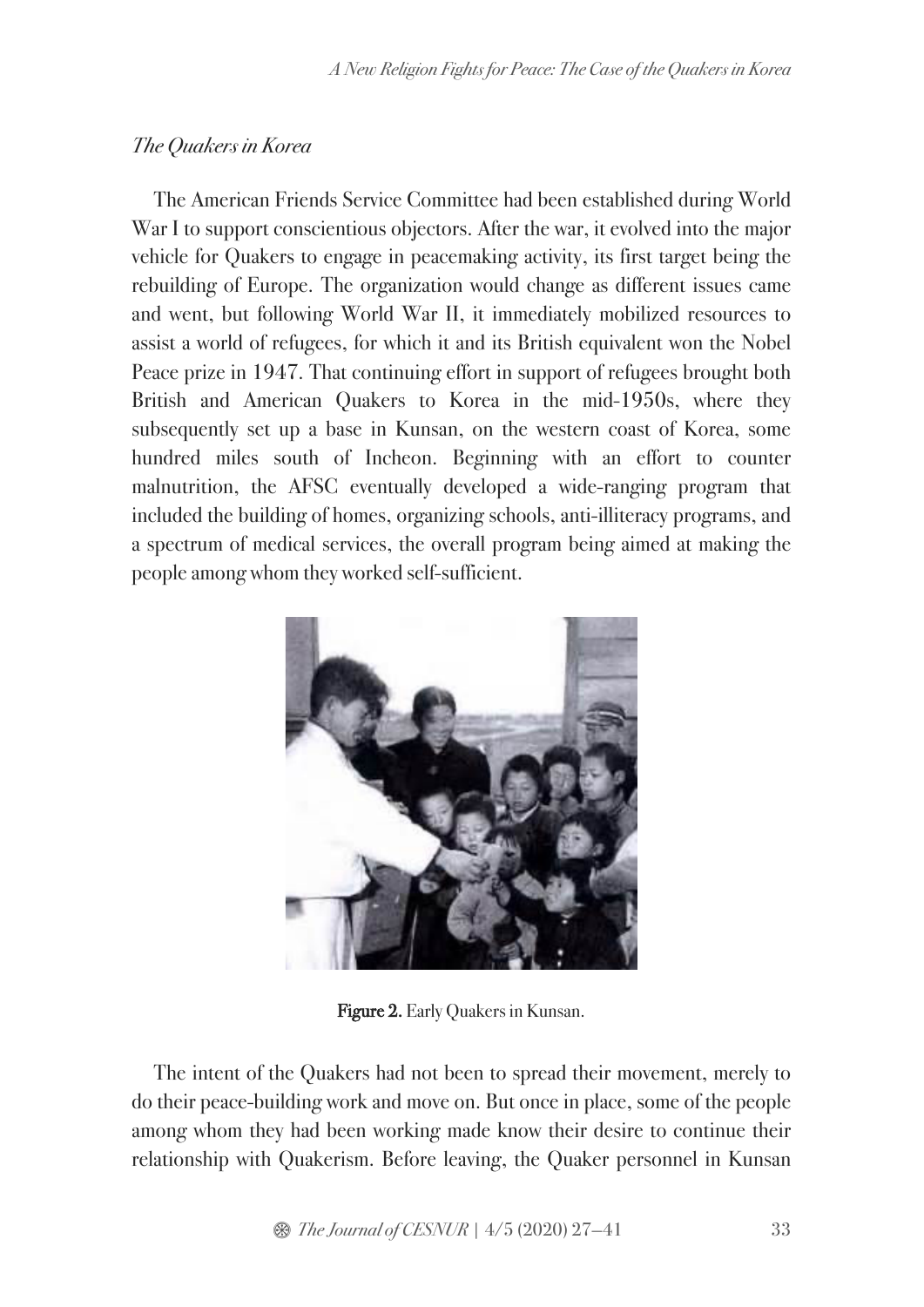put those who wished to become Quakers in contact with two Quakers then residing in Seoul—Reginald Price (1911–1977) and Arthur Lyon Mitchell (1916–2000)—who assisted in the organization of regular weekly meetings, which grew to become a formally recognized congregations (called by Quakers a monthly meeting) in 1964. In 1967, that congregation acquired its own meeting house. The members would be responsible in 1960 for the translation of the first piece of Quaker writing to appear in Korean, a short work, *The Faith and Practice of Quakers*, by American Quaker mystic theologian Rufus Jones (1863– 1948).

## *Ham Sook Hon*

The Quaker began as a small movement of primarily Korean believers directly influenced by the social work carried out by their fellow believers in the mid- and late 1950s. Among the first members was one person who was blind, and who became a catalyst for the initial group to become activists in support of Seoul's blind residents. Not being a religion that engages in high pressure evangelism, that initial group grew slowly, but in 1967, just as it moved into its new building, it gained a great asset in the person of former schoolteacher and social activist Ham Sook Hon (1901–1989). Ham had initially encountered the Quakers in Kunsan, and later began to hang out among them in Seoul (Kim 2001).

Important in Ham's development were several years he spent in Japan following his graduation from high school. While attending college in Tokyo (1924–1928), he met and studied with Uchimura Kanzō (1861–1930), a Japanese Christian who had founded the Nonchurch Movement (Mukyōkai) after breaking with the Christian missionary establishment. Though theologically orthodox, Kanzo had famously questioned the nature of church organization and worship. He had also questioned the importance of the Christian sacraments of baptism and the Lord's supper. He was an outspoken pacifist (Hiroshi and Shinn 2013; Howes 2006).

Upon returning to Korea, Ham would emerge from obscurity in the 1930s, during the Japanese occupation era, when he published an early serialized version of his book, *Queen of Suffering: A Spiritual History of Korea*, in a Christian monthly, *Songso Choson*. Japanese authorities reacted strongly by closing down the magazine and seizing and destroying all the copies that contained Ham's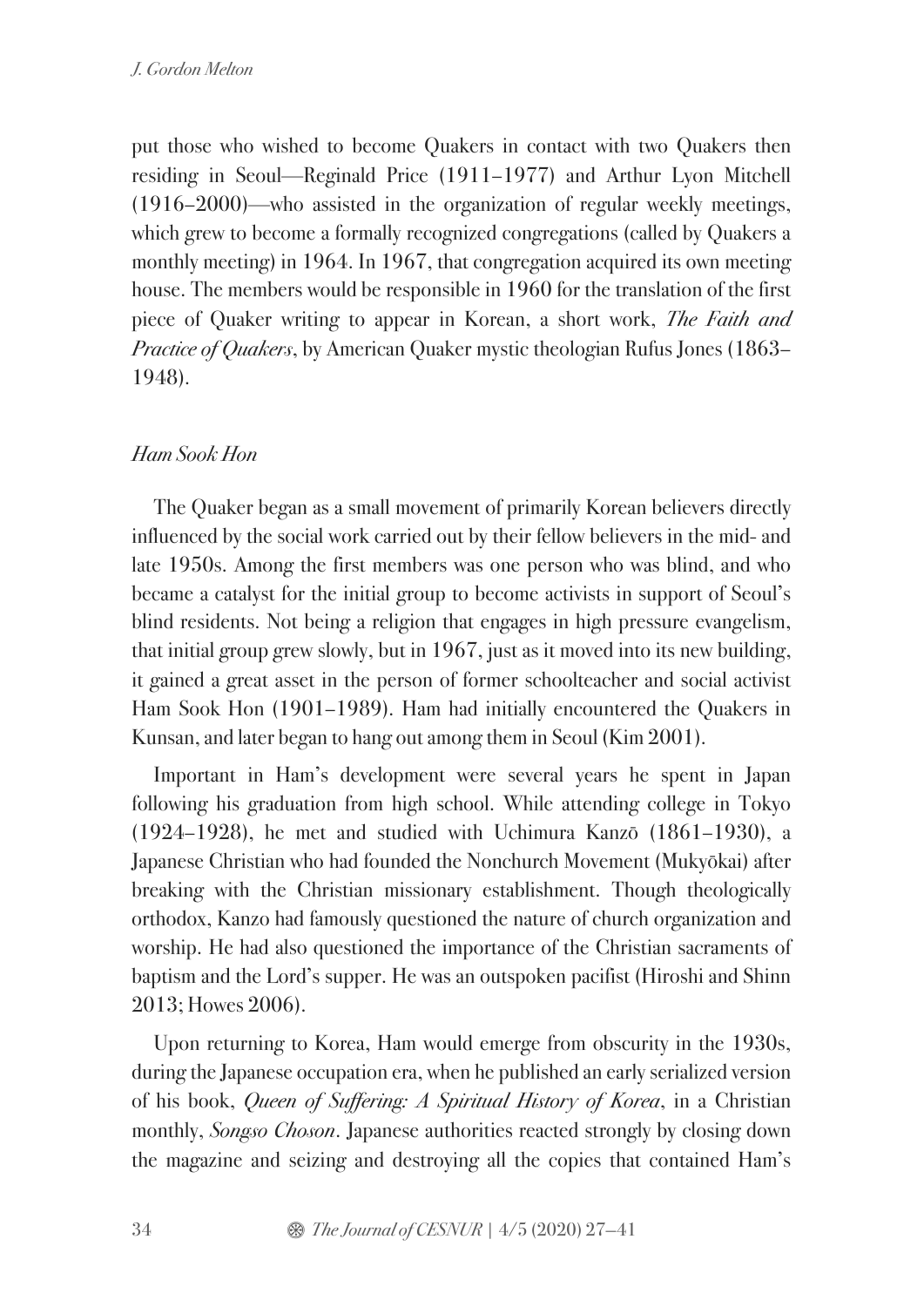articles. They extended their attack on Ham's ideas by arresting him; he spent his first prison sentence in West Gate Prison in Seoul. Only after the end of Japanese rule could he publish his book in full. As successive editions appeared (Ham 1985), he also moved from the more traditional Christianity passed to him by Uchimura to a much more liberal Christian perspective, as he had come to feel that Christianity was not the one true faith, nor the Bible the whole truth. It was simultaneous with his own theological change that he encountered the Quakers in Kunsan, with whom he found an immediate resonance.

He moved south after the Communist takeover of North Korea, but again found himself in trouble in 1958 after publishing articles critical of President Syngman Rhee (1875–1965, in office 1948–1960), whose rule he considered dictatorial. Rhee would be forced from office two years later. Over the several decades following his attaching himself to the small Seoul monthly meeting, Ham would take his fellow Quakers on a dramatic pilgrimage, while the meeting house would provide Ham with a haven for his crusade to bring full democracy to South Korea and make a place in the country, still officially at war with its northern neighbor, for conscientious objectors.

In the early 1960s, Ham moved to America to attend classes at Pendle Hill, the Quaker study center at Wallingford, Pennsylvania, and then went on to spend time in England. Crucially, his time in the United States coincided with the emergence of Martin Luther King whose non-violence activism greatly energized and offered new directions to Ham's previously established pacifism. Shortly after his return to Korea, he formally joined the Society of Friends, in the midst of which he began to articulate and act upon his own version of non-violent activism. The next decade would be spent in opposition to Korean president Park Chunghee (1917–1979, in office 1963–1971), who initially came to power as the leader of a military coup in 1961.

Over the rest of his life, Ham would actively protest what he saw as an autocratic regime subverting the Korean Constitution, his protests leading to repeated arrests and several stints in prison (1976, 1979), culminating in a period under house arrest beginning in 1980. Following the end of the regime that Park set in place (1987), Ham would finally enjoy a brief moment of success. Seoul hosted the 1988 Olympics, giving to a number of Asian religious leaders (many of whom would be known as founders of new religions) the opportunity to organize what they termed the Peace Olympiad in the city. The aging Ham was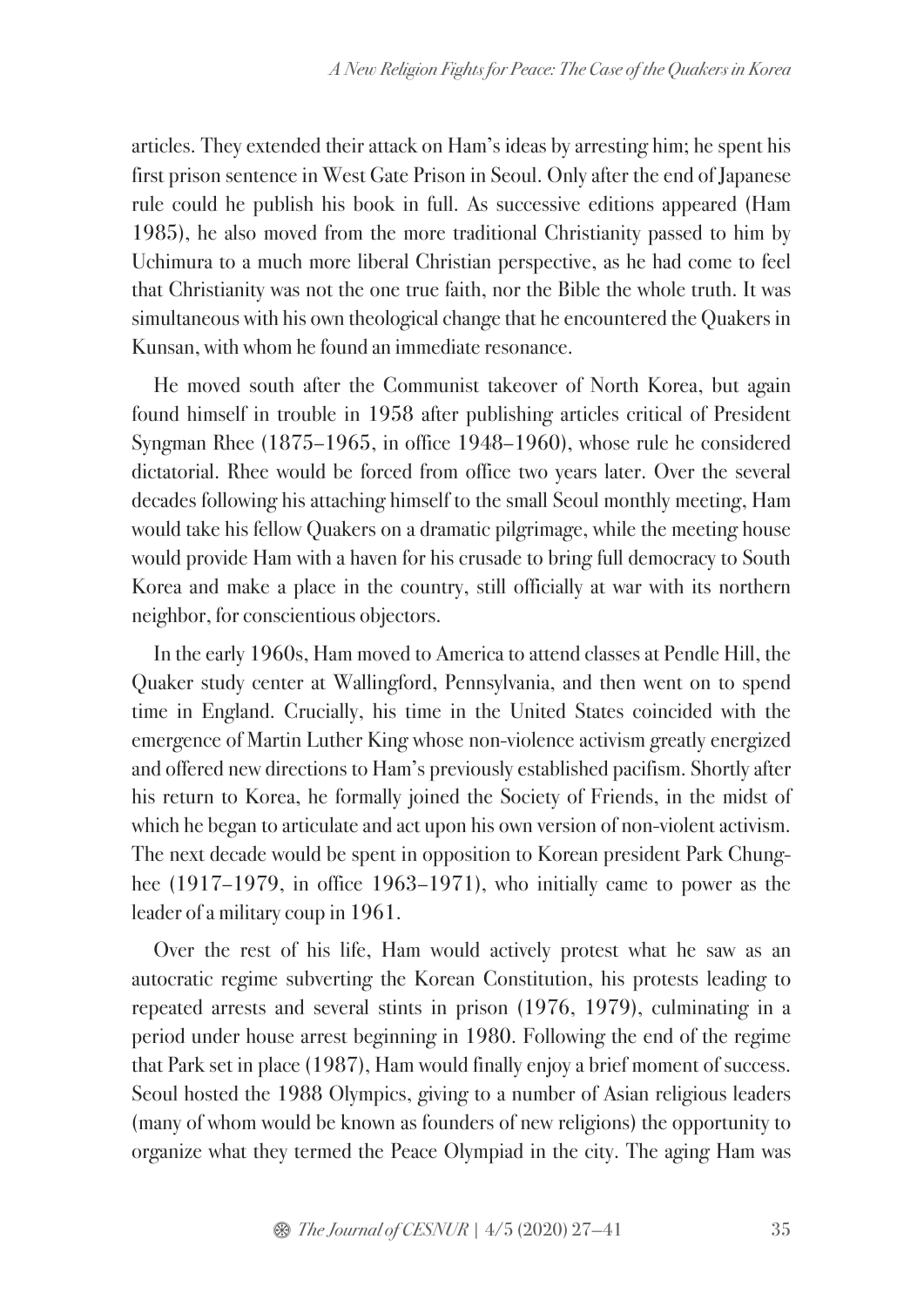selected to head the event, which culminated in the issuance of a declaration calling for world peace. Meanwhile, his fellow Quakers nominated him for the Nobel peace prize.



Figure 3. Statue of Ham Sook Hon in Seoul.

Since Ham's death in 1989, the members of the Seoul Friends meeting have continued his fight for rights for conscientious objectors in Korea, whose only options, given the role played by the military in the country's life, have been to serve in the army or to go prison. Finally, in 2007, their efforts bore fruit when the government began to offer forms of alternate service. Also in the new century, a second monthly meeting has been opened in Daejon.



Figure 4. The Quaker Fellowship in Seoul, Korea.

36 **8 The Journal of CESNUR** | 4/5 (2020) 27–41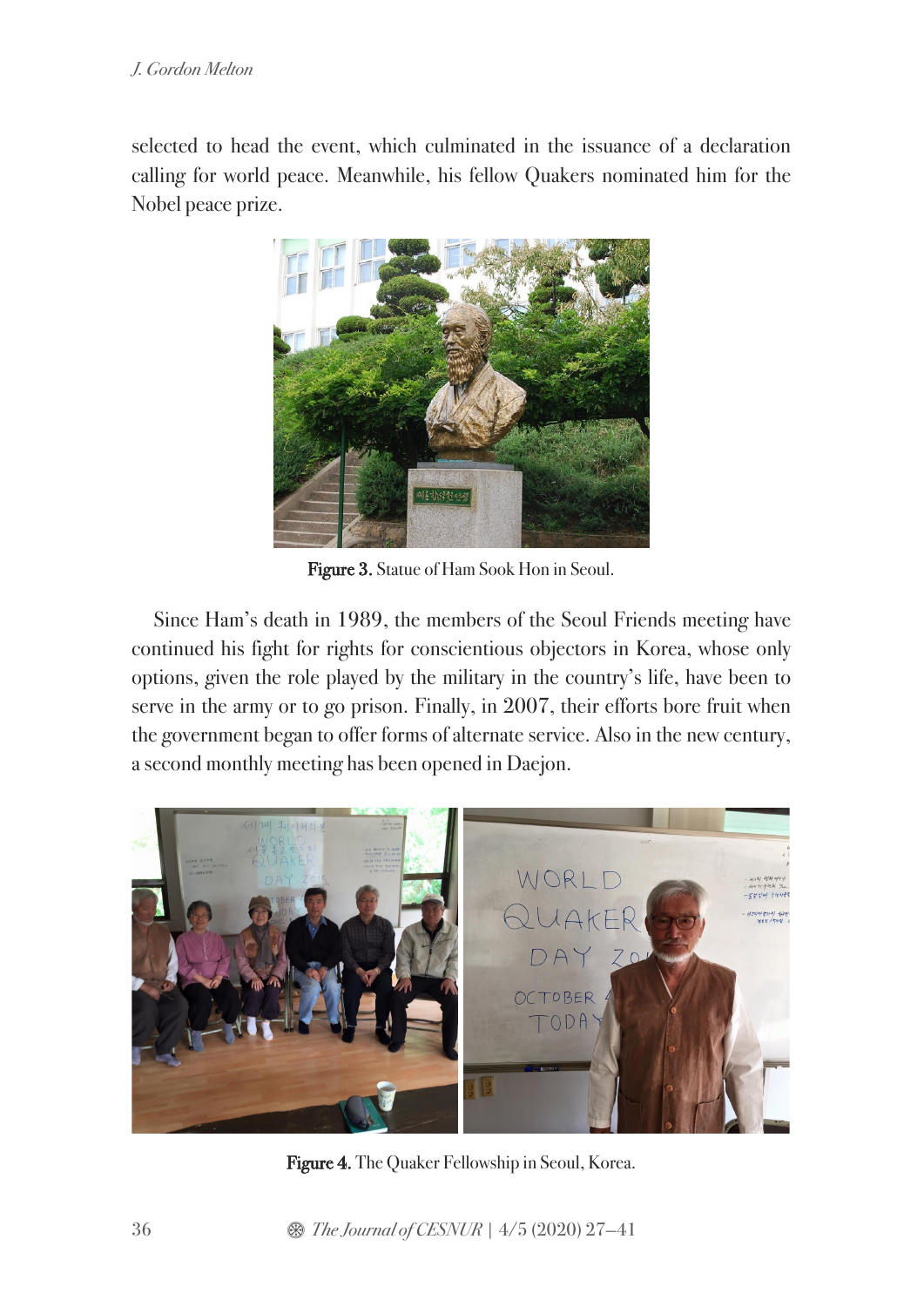#### *Quakers as a New Religion*

The Society of Friends has emerged in Korea over the last half century, and now stands as an independent outpost of a global movement with roots in seventeenth-century England. It inherits the history of what is appropriately viewed as a new religious movement of past centuries, which has now attained in the West some entrance into the religious establishment. In the United States, both the Friends United Meeting and the Friends General Conference are members of the National Council of Churches, and internationally of the World Council of Churches. In 2013, when the World Council of Churches' 10<sup>th</sup> Assembly gathered in Busan, South Korea, the Quaker delegates made it a point to visit the Seoul monthly meeting while in the country and celebrate there the assembly's theme, "God of life, lead us to justice and peace." It is to be noted, however, that South Korean Quakers are affiliated with neither the Christian Council of Korea nor the National Council of Churches in Korea.

Raising the question of whether the Korean Quakers are properly termed a new religious movement, however, speaks to the more basic issue of definition. A decade ago, sociologist David Bromley and I engaged in a conversation on that topic, each drawing on their very different background as a sociologist (Bromley) and religious historian (Melton). The results were later published as an article in which we proposed a definition that we hoped could be applied internationally, which suggested firstly, that the designation of any group as a new religious movement should include a reference to time and place. That is to say, any given religious group could simultaneously be considered a new religion in one context and not a new religion in another context (Bromley and Melton 2012). Thus today, the Hare Krishna movement manifests as a new religion in most Western countries but is seems very much integrated into the religious establishment in India. In like measure, groups may change their status over time, with the Church of Jesus Christ of Latter-day Saints, which earlier in the twentieth century was almost the definition of a new religious movement, having forced its way into the dominant religious establishment in the United States by its success in becoming the largest religious body in a half dozen states, and assuming a prominent role in one of the major political parties.

Sociologically, we recognized four "types" of religious groups based upon their social and cultural resonance with the larger religious community.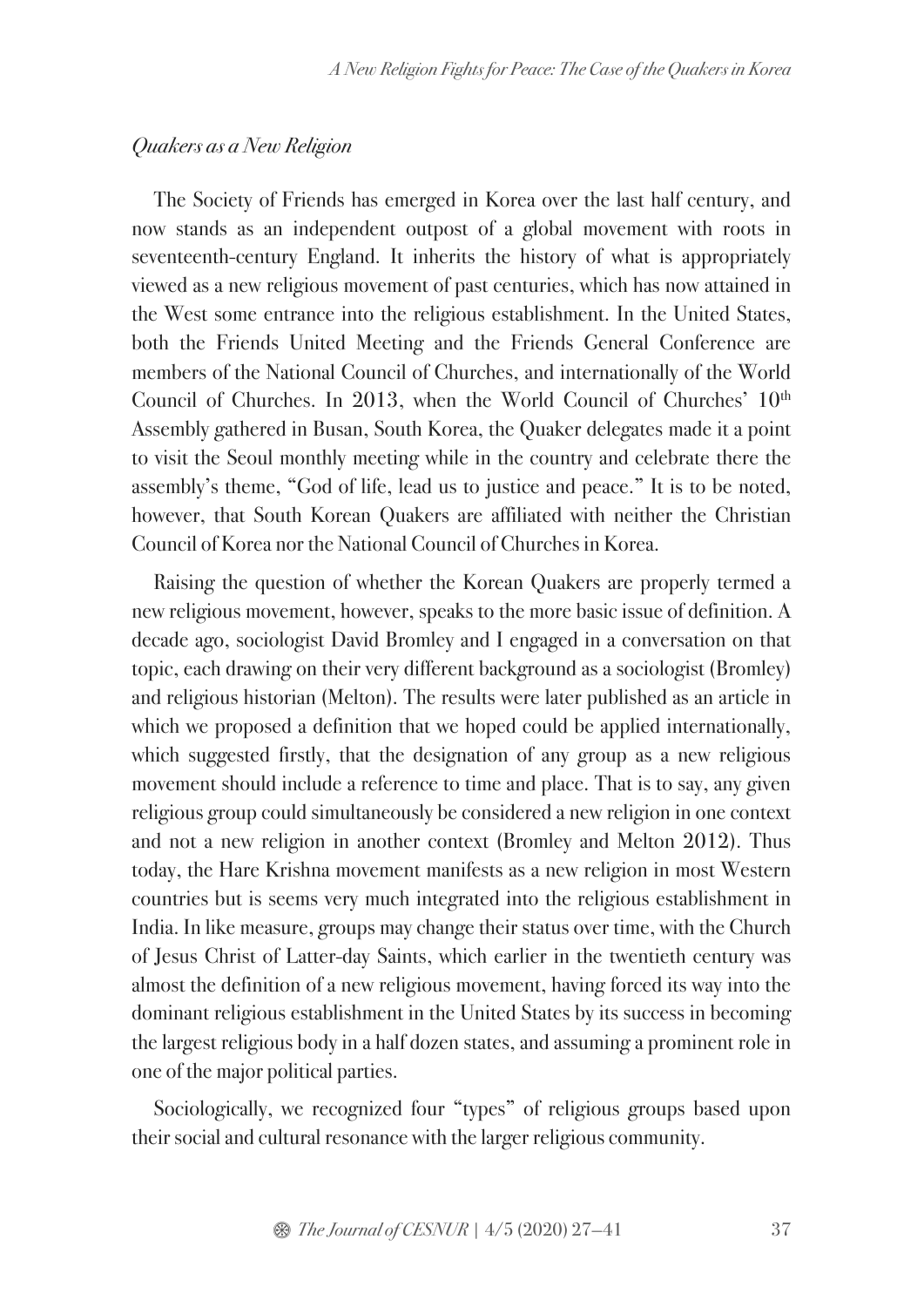1. Established religions essentially create the religious environment of a country, and thus have the resonance with the larger culture, are aligned with the religious powers that be, and have access to their country's political leadership.

2. Sectarian religions are groups that are aligned culturally with the dominant religion(s) of a country but, due to various factors, have only limited access to the more established religious or political leadership. They are culturally aligned but lack social power.

3. Ethnic religions are groups that primarily serve a single ethnic/linguistic group that exists in sharp contrast to the dominant religious culture of a particular country in which they have a presence, and hence manifest a sharp cultural alienation, but may be related internationally to a community that is part of the religious establishment in another country. Through their religious ties to an ethnic homeland, they have access to power in the countries in which they are a minority. Thus, Thai American Buddhists are religiously very different from the dominant religious community in the United States, but the state religion of Thailand. At the same time, through the Thai government, the Thai American Buddhists have access, however small their community is, to the powers that be in Washington, D.C.

4. Finally, there are the new religions. These religions are initially defined by their sharp religious break with the dominant religious culture of their homeland. They may exist either as an entirely distinct religion, or as a variant of the dominant religion that is nevertheless distinct enough in its beliefs and/or behavior as to be unacceptable to the dominant religious community. Thus, the Unification Church, with roots in Christianity, was found unacceptable to the Christian community upon its arrival in the United States due to it assertion of a spectrum of heterodox beliefs and a variety of unusual behaviors (including its arranged marriages).

Along with their cultural discontinuity, new religions have little to no access to power, either religious or political. While they may momentarily manifest a quietly produced entrée to power, that access will be quickly withdraw when it becomes public knowledge. By definition, a new religion is both culturally and socially alienated from the society in which it exists (though over time, it may join the religious establishment and in the rarest of cases may even come to dominate it).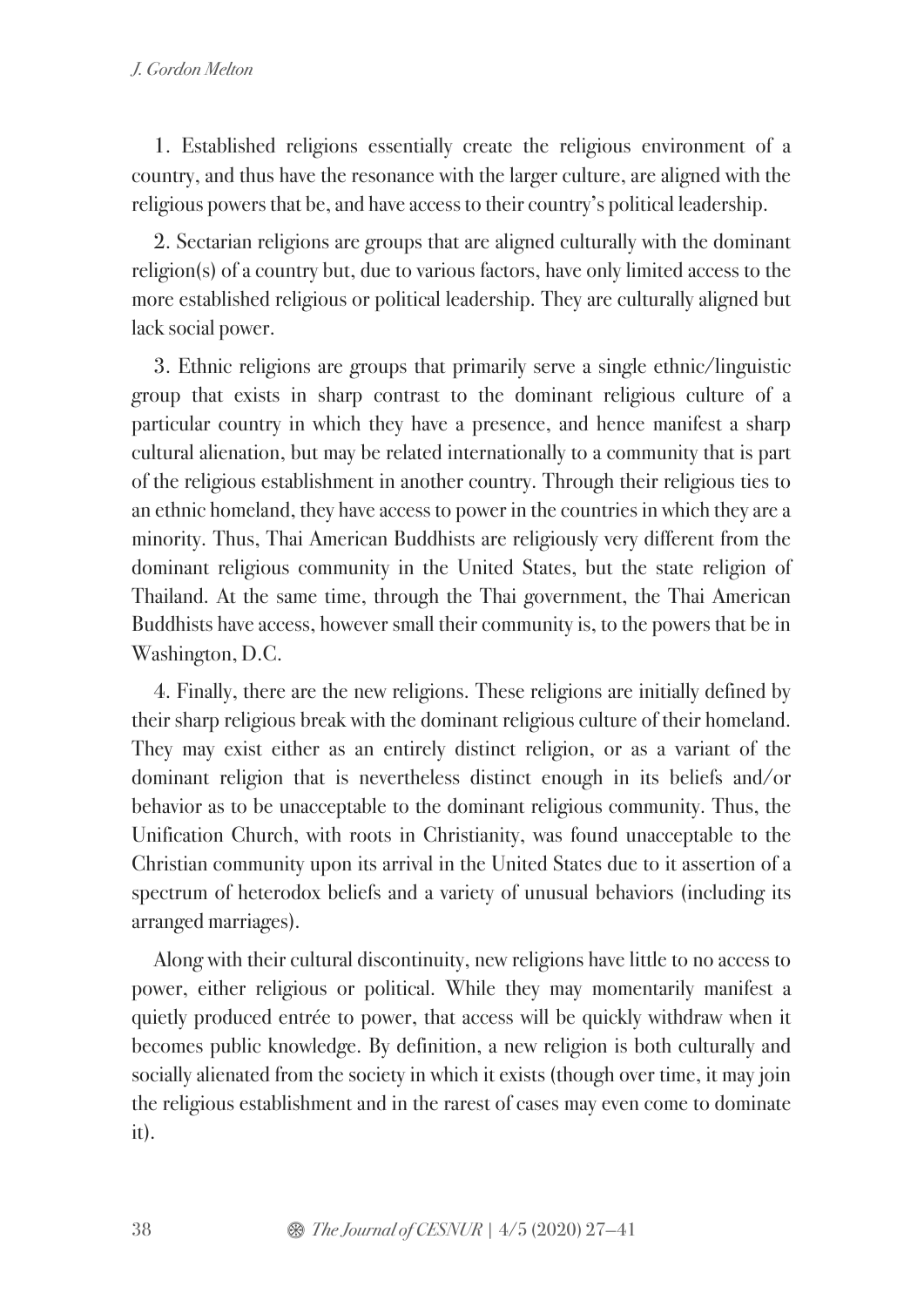Given this definition, the Quakers of Korea certainly appear to fit the definition of a new religion. They exist apart from the two largest religious communities in Korea, the Buddhist orders and the Protestant Christian churches. They are completely different from Buddhism (not to mention the Confucianist and Korean shamanistic communities) and remain apart from the Protestants, which even in their more liberal wing are much more conservative than their Western counterparts. Throughout their history, Quakers have claimed a degree of orthodoxy, at least relative to the essential Christian beliefs, though they do not have a creedal statement as do, for example, the other Peace churches like the Mennonites.

Quakers have argued that their differences related not so much to theology as to issues of worship, personal devotion, and sacraments. However, increasingly through the twentieth century, Quakers have voiced views decidedly at odds with the exclusive claims of Christian faith, leaning toward Unitarianism and even Humanist perspectives. In recent decades, Quakerism has become a very open community, welcoming a wide variety of beliefs. Ham Sok Hon voiced his own departure from the orthodoxy of his younger years, as he backed away from a belief that the Christian faith was the only true religion and the Bible the whole truth (Ham 1985). He was known to cite his adherence to the Friends as due to their "pacifism, egalitarianism, community spirit (group mysticism), and active participation in here-and-now social affairs rather than longing for a 'heaven or Kingdom of God' after life" ("Legacy of Ham Sok-hon" 2017).

In following through on their vision of a just and peaceful society, South Korean Quakers have consistently shown themselves at odds with the political powers that have dominated the country, and their loyalty has been questioned in light of the ongoing state of war in which the country was left in 1953. At the same time, Quakers remain a distinct minority in their original homeland (the United Kingdom). In the United States, where they now have their largest membership, they remain too small to show up on most religious surveys. Thus, while other Christian churches operating in Korea might qualify as an ethnic church (with significant power bases in the West), the Quakers remain a small and largely powerless group championing a minority message.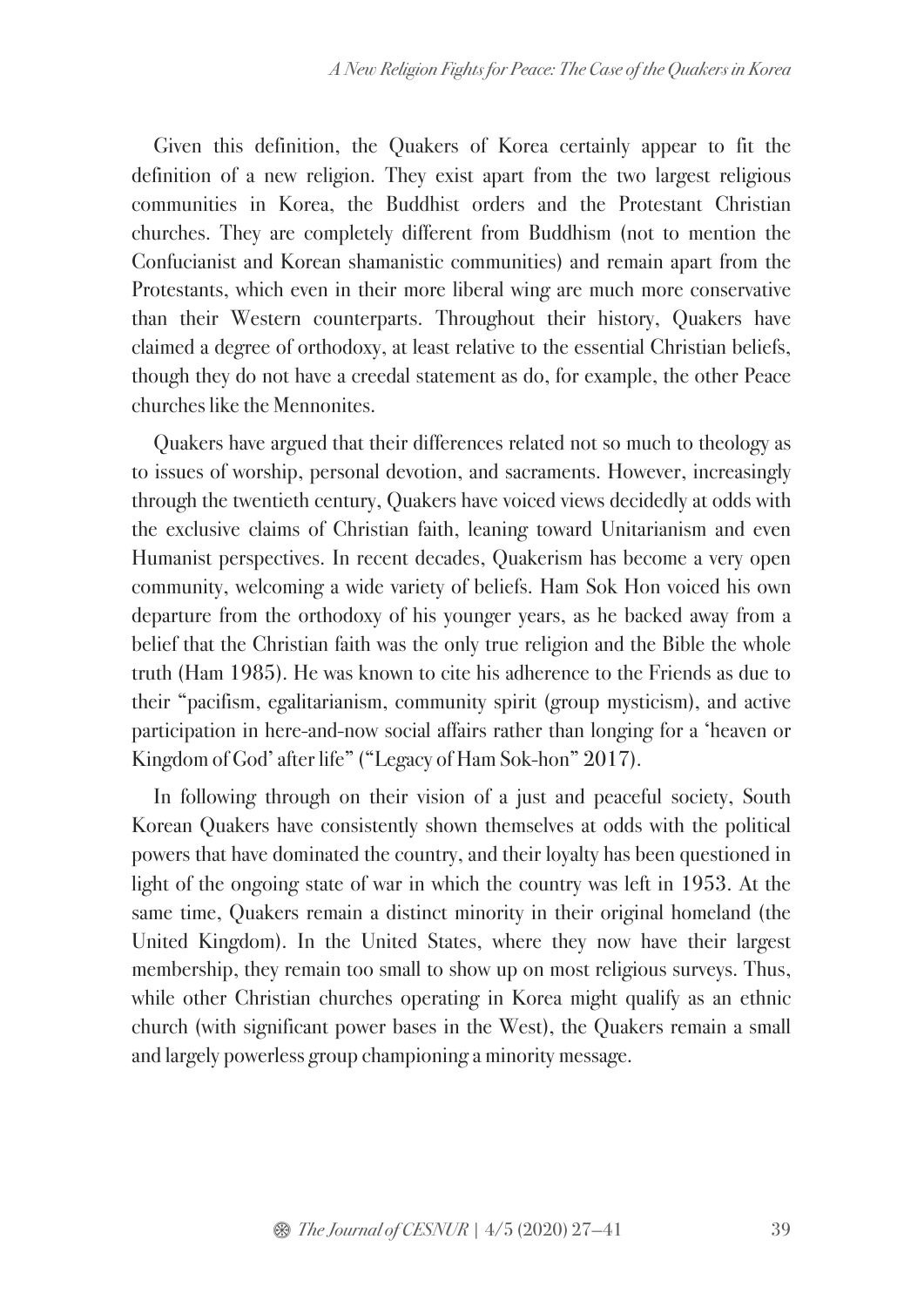### References

- Allen, Robert C., and Rosemary Moore. 2018. *The Quakers, 1656–1723: The Evolution of an Alternative Community*. University Park, PA: Penn State University Press.
- Angell, Stephen W., and Pink Dandelion, eds. 2013. *The Oxford Handbook of Quaker Studies*. New York: Oxford University Press.
- Bacon, Margaret Hope. 1999. *The Quiet Rebels: The Story of the Quakers in America.* Wallingford, PA: Pendle Hill.
- Baker, Donald L. 2008. *Korean Spirituality*. Honolulu: University of Hawai'i Press.
- Baltzell, E. Digby. 1979. *Puritan Boston and Quaker Philadelphia.* Boston: Beacon Press.
- Barbour, Hugh, and J. William Frost. 1988. *The Quakers*. New York: Greenwood Press.
- Birkel Michael L. 2004. *Silence and Witness: The Quaker Tradition*. Maryknoll, NY: Orbis.
- Brock, Peter. 1968. *Pacifism in the United States, From the Colonial Era to the First World War.* Princeton, NJ: Princeton University Press.
- Bromley, David G., and J. Gordon Melton. 2012, "Reconceptualizing Types of Religious Organization: Dominant, Sectarian, Alternative, and Emergent Tradition Groups." *Nova Religio: The Journal of Alternative and Emergent Religions* 15(3):4–28.
- Buswell, Robert E., and Timothy S. Lee. 2007. *Christianity in Korea.* Honolulu: University of Hawai'i Press.
- Grayson, James H. 2002. *Korea: A Religious History*. London: Routledge.
- Ham, Sook Hon 1985. *Queen of Suffering: A Spiritual History of Korea*. Trans. by W. San Yu. London: Friends World Service Committee for Consultation.
- Hamm, Thomas. 2006. *The Quakers in America.* New York: Columbia University Press.
- Heron, Alastair, ed. 1963. *Towards a Quaker View of Sex: An Essay by a Group of Friends.* London: Society of Friends, London Yearly Meeting, Home Service Committee.
- Hiroshi, Shibuya, and Chiba Shinn. 2013. *Living for Jesus and Japan: The Social and Theological Thought of Uchimura Kanzo*, Grand Rapids, MI: Eerdmans.